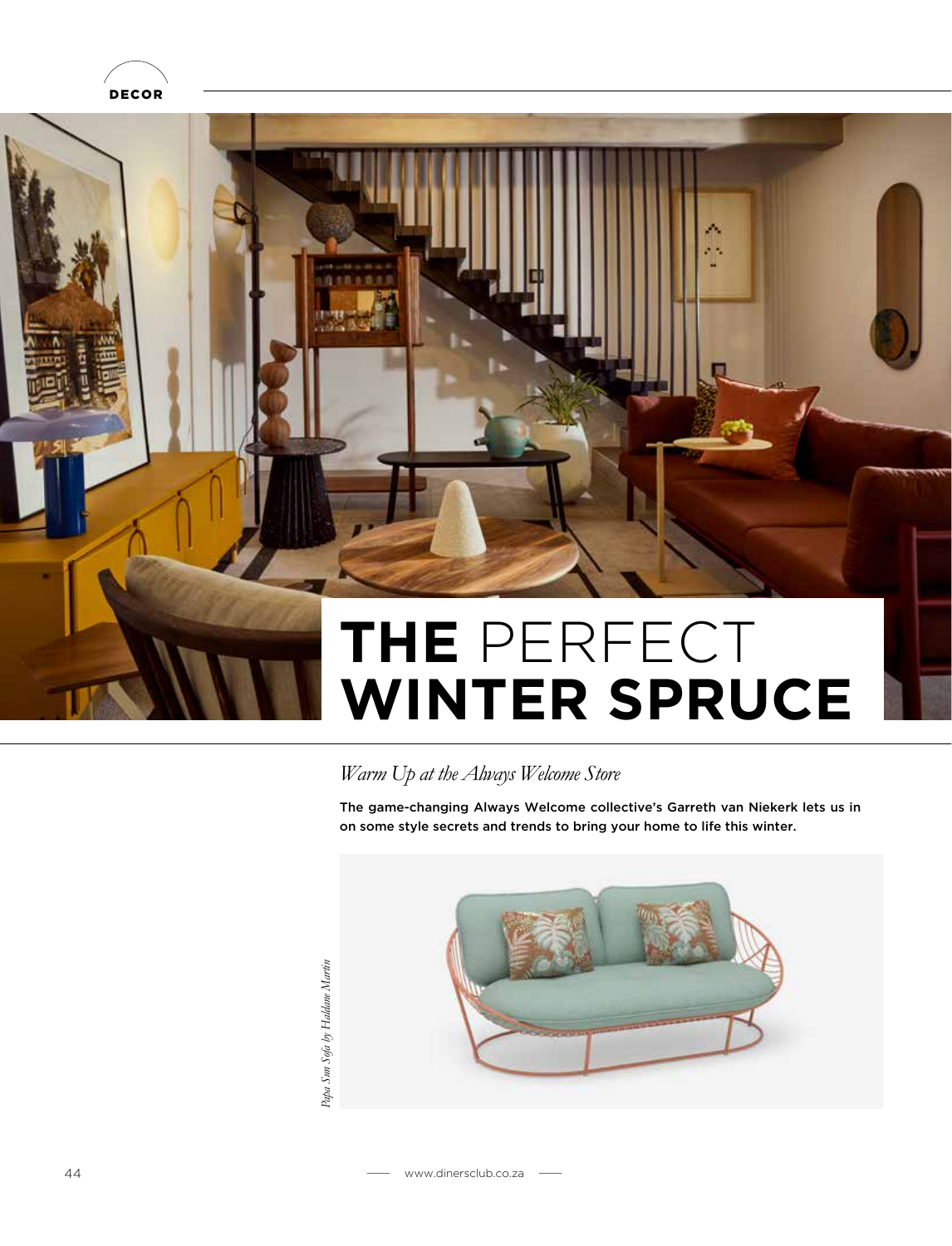*Lulama Blanket by Something Good Studio*



The Always Welcome<br>Store in Johannesburg<br>began as an idea<br>to bring the design<br>sity together with an innovative Store in Johannesburg began as an idea to bring the design community together with an innovative retail model that has, since launch, seen over 30 of Southern Africa's leading designer-makers join forces to create new opportunities for the local design scene. Almost two years since opening at Hyde Park Corner, the fledgling project now includes some of the biggest names in furniture design like Dokter and Misses, Houtlander and Haldane Martin, fast-growing design

studios like The Urbanative, Joe Paine Studio and Mash T Studio, and up-andcomers like the exciting Douglas and Company, House of Harzah, Something Good Studio, and many others.

Always Welcome is also expanding with the March 2022 launch of our e-commerce platform and the launch of the Always Welcome Viewing Rooms in the Johannesburg-North design district of Kramerville. The opening of the Viewing Rooms kicks off our partnership with luxury home automation group Planetworld, seeing us pair the world's leading audio-visual brands — such as Sonos, among others — with the latest designs from our designer stable.

The vast space will break the boundary between design, decor, and electronics. It features three home cinema rooms, two audio 'escape pods', several lounges, dining areas, bedrooms, boardrooms, outdoor areas, a bar, and other home experience zones, aiming to bring the dream of living with Southern African design into a tangible reality for any customer, regardless of their budget. The Viewing Rooms will also be the home of our new Always Welcome Materials Library, where South Africa's leading home hardware and material suppliers will be available for viewing and sampling.

As our families evolve, including our Always Welcome family, it has never been more important to embrace change and bring fresh vitality into our personal spaces. For the design industry, observing the changing of the seasons, and responding to them with our work, becomes one of the ways to mark time and to move on.

Post-COVID, there has never been a better time to bring something new into your home, and mark a new period for yourself. Here are a few ways to update  $\frac{3}{3}$ your space for a new season, and new you.

#### SOOTHING COLOURS

The mercury may be dropping, but being able to still spend time in the sun, albeit under a blanket, is one of the simple pleasures of a South African winter. Where better to kick back than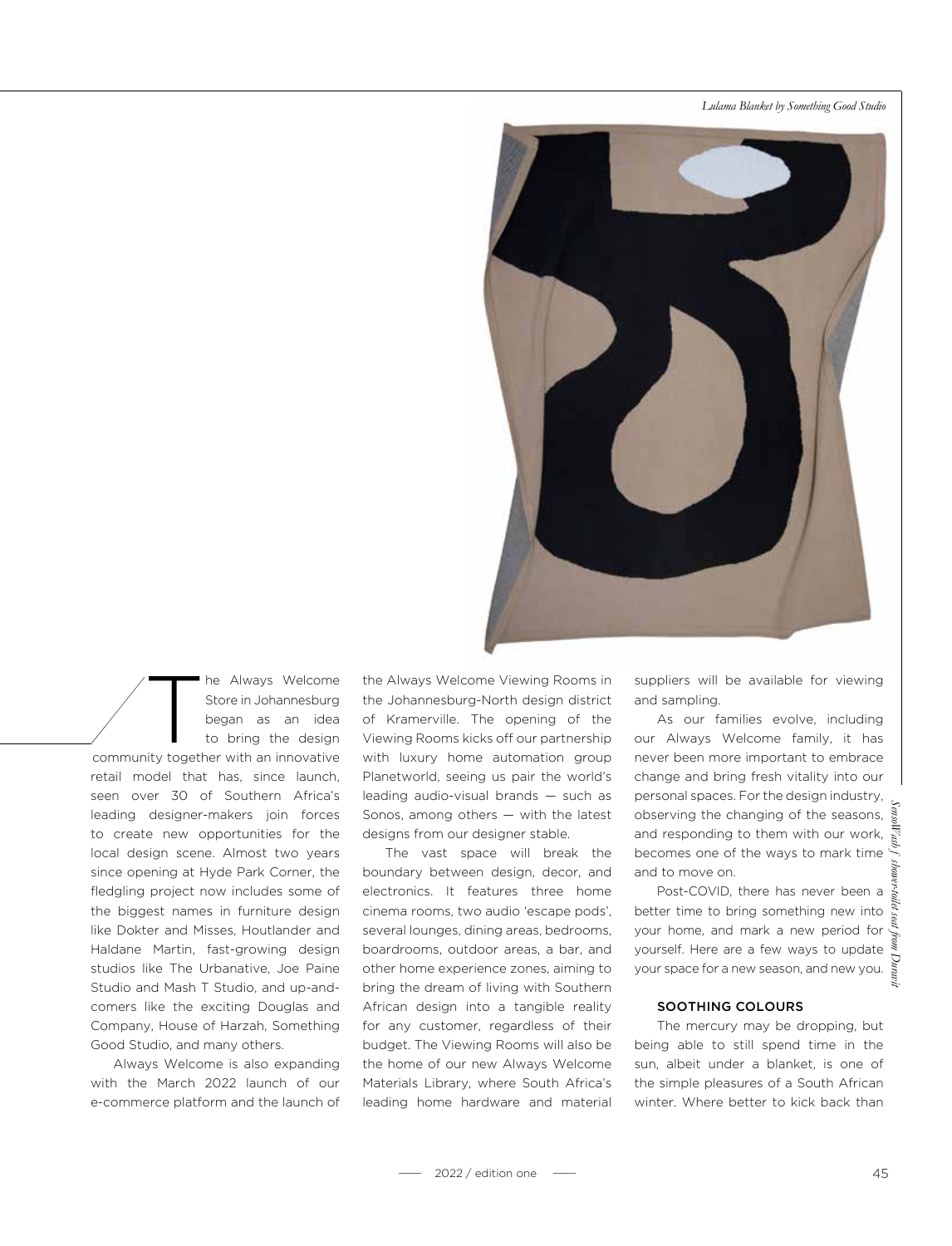#### *Holiday Ample Armoire by Dokter and Misses*



in one of Haldane Martin's outdoor sofas? Designed using materials that will survive even the most extreme weather, Martin's furniture also comes in a range of bright and on-trend colours that will leave you feeling uplifted and inspired, no matter the weather.

#### SUBTLE PATTERNS

The Dokter and Misses studio may be renowned for their graphic use of colour, but their new Holiday range of



*Move Wireless Speaker by Sonos*

cabinets – all completely customisable – also incorporate subtle pattern details that have been engraved into the surface of each piece, and have been hugely popular with our designobsessed customers.

#### WARMING TEXTURES

Nothing restores the often cold cut of contemporary architecture and interiors than the texture of timber, something that the team at the Johannesburg-based Houtlander studio have perfected in their sensitive carpentry work. They recently launched their Tambour collection at Always Welcome, and we can't get enough of the smooth lines and elegant detailing of each piece, particularly the mirrored Tambour Drinks Cabinet – something every stylish home needs.

#### UNCONVENTIONAL ART

Every good interior needs the grounding of carefully selected art and sculpture - but they needn't be from the usual suspects. Artist Trevor Stuurman joined the collective from the outset, and his prints from Senegal, transport any interior to far-off places, allowing you to dream and your eye to wander. Sculptural ceramics like those produced by artist Gina Waldman will also bring unique forms and shapes into your space.

#### COSY TEXTILES

No winter makeover would be complete without a new blanket, and the cosiest of sheets. The range of artistdesigned blankets by Something Good Studio gets better the more you use them, and add something special wherever they are draped. We're also loving the feel of the T-Shirt Bed Co's sheets, which will make you think twice about ever sleeping in Egyptian Cotton again.

#### IMMERSIVE SOUND

There's nothing we love more in winter than sitting in a favourite sunny spot, turning on a favourite album, and reading the paper. Yet, nothing can be as frustrating as trying to connect speakers, a television, and other devices when all you want to do is chill. That's why we love Sonos so much, with its innovative and super user-friendly tech to bring it all together in a completely seamless way.

Make sure to visit us at our stores in Johannesburg, but if you can't get to one of them, spend some time browsing the site, where you can shop rooms, make wish lists, and read stories about making a space your own with the best in Southern African design.

*Visit www.alwayswelcome.store, or follow them on Instagram @ always\_welcome\_store and Facebook @alwayswelcomestore.*

*by garreth van niekerk / photography supplied by always welcome*